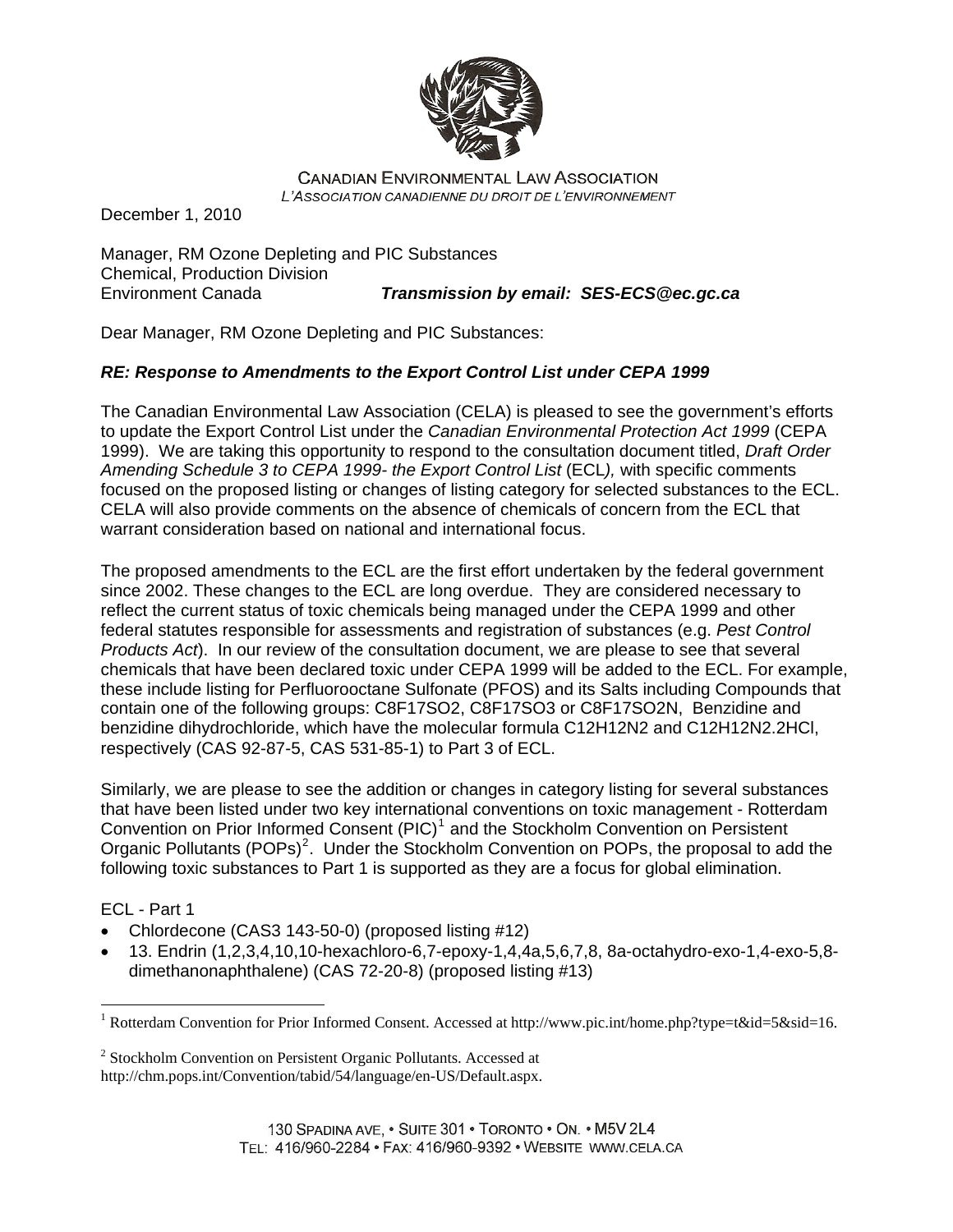- Toxaphene (CAS 8001-35-2) (proposed listing #14)
- alpha-HCH (CAS 319-84-6) (proposed listing #15)
- beta-HCH (CAS 319-85-7)(proposed listing #16)

The following toxic substances are also listed under the Stockholm Convention and will be added to Part 3 of the ECL:

#### ECL - Part 3

 $\overline{a}$ 

- Perfluorooctane Sulfonate (PFOS) and its Salts including Compounds that contain one of the following groups:  $C_8F_{17}SO_2$ ,  $C_8F_{17}SO_3$  or  $C_8F_{17}SO_2N$  (proposed listing #17 and 18)
- Pentachlorobenzene, which has the molecular formula  $C_6$ HCl<sub>5</sub> (CAS 608-93-5) (proposed listing #15)

Pentachlorobenzene should be re-evaluated and considered for addition to Part I of the ECL rather than Part 3, since the Stockholm Convention on POPs list this chemical for elimination.

Some further consideration should also be given to listing PFOS under Part 1 of the ECL. Currently, PFOS and its salts are targeted for restriction under the Stockholm Convention. Canada could provide leadership in the area of prohibiting use of PFOS and its salts with the exemption for destruction purposes. The regulations<sup>[3](#page-1-0)</sup> pertaining to PFOS contain limited exemptions for use of PFOS for specific applications. However, the 5 year exemptions outlined in the regulations are due to expire in 2013. It has been the recommendation of CELA that the government re-evaluate the measures taken on PFOS and its salts as this deadline approaches and as the implementation of the Stockholm Convention on POPs focusing on PFOS proceeds.<sup>[4](#page-1-1)</sup>

CELA also supports the addition of the following substances under Part 2 of ECL because it includes chemicals already identified under the Rotterdam Convention.

- Dustable powder formulations containing a combination of: benomyl at or above 7% (CAS 17804-35-2), carbofuran at or above 10% (CAS 1563-66-2), thiram at or above 15% (CAS 137- 26-8) (proposed listing #27)
- Seven tributyltin compounds (proposed listing #28):
	- o Tributyltin oxide (CAS 56-35-9)
	- o Tributyltin fluoride (CAS 1983-10-4)
	- o Tributyltin methacrylate (CAS 2155-70-6)
	- o Tributyltin benzoate (CAS 4342-36-3)
	- o Tributyltin chloride (CAS 1461-22-9)
	- o Tributyltin linoleate (CAS 24124-25-2)
	- o Tributyltin naphthenate (CAS 85409-17-2)

<span id="page-1-0"></span><sup>3</sup> *Canada Gazette*, Part II, Registration, SOR/2008-178 May 29, 2008, CANADIAN ENVIRONMENTAL PROTECTION ACT, 1999, Perfluorooctane Sulfonate and its Salts and Certain Other Compounds Regulations P.C. 2008-974 May 29, 2008. Accessed at [http://canadagazette.gc.ca/rp-pr/p2/2008/2008-06-11/html/sor-dors178-eng.html.](http://canadagazette.gc.ca/rp-pr/p2/2008/2008-06-11/html/sor-dors178-eng.html)

<span id="page-1-1"></span><sup>&</sup>lt;sup>4</sup> Response to Publication of a Notice of Intent - Export controls for perfluorooctane sulfonate (PFOS) and lindane, letter to Minister John Baird and Minister Leona Aglukkaq dated November 8, 2010. Accessed at [http://www.cela.ca/sites/cela.ca/files/752%20--](http://www.cela.ca/sites/cela.ca/files/752%20--NoI%20for%20export%20control%20for%20PFOS%20and%20lindane%20%28Nov%202010%29.pdf)

[NoI%20for%20export%20control%20for%20PFOS%20and%20lindane%20%28Nov%202010%29.pdf](http://www.cela.ca/sites/cela.ca/files/752%20--NoI%20for%20export%20control%20for%20PFOS%20and%20lindane%20%28Nov%202010%29.pdf).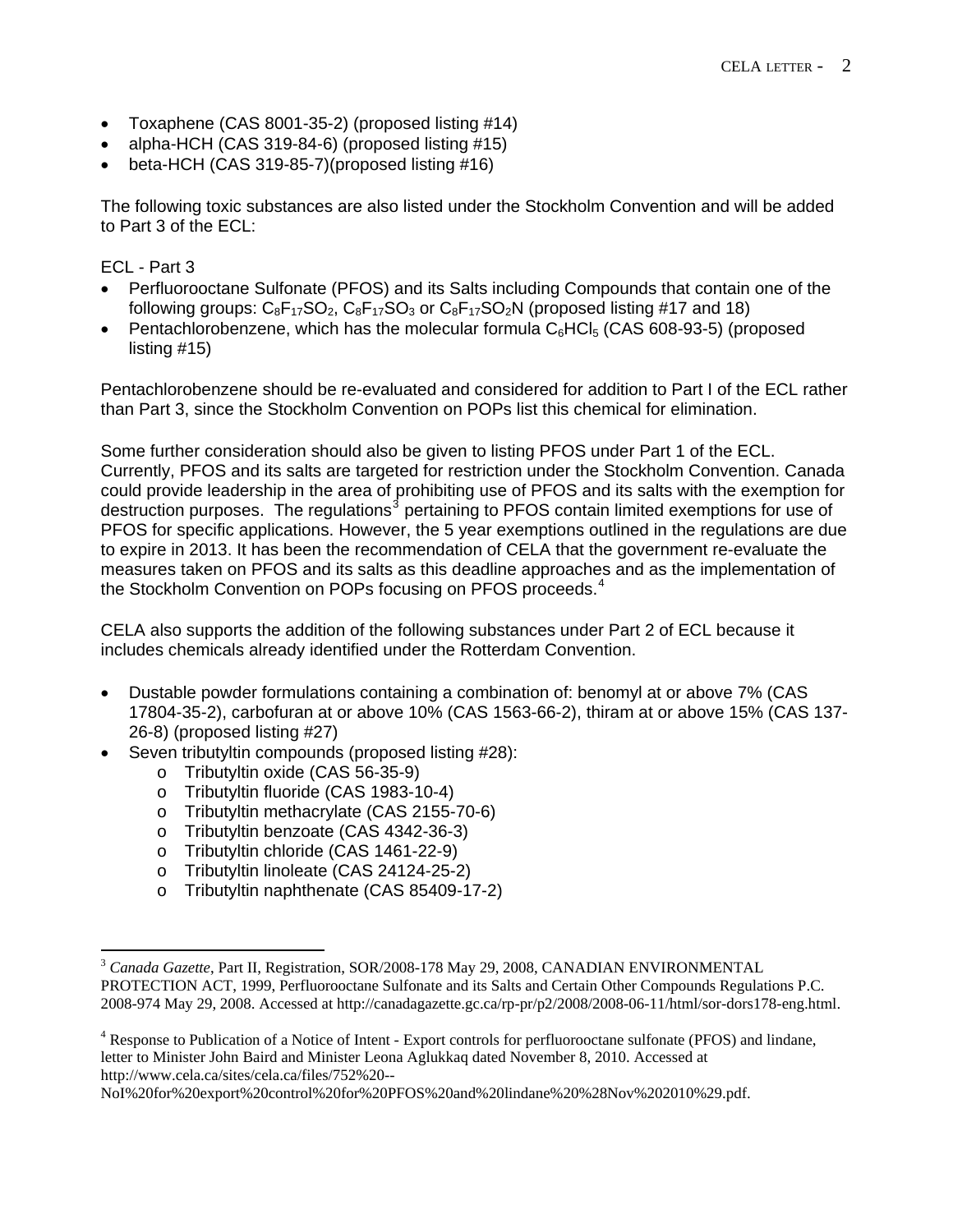However, we also offer the following comments and recommendations with regards to the listing of substances to the ECL from the Rotterdam Convention for PIC and the Stockholm Convention on POPs.

• The list on ECL is incomplete as it does not include all chemicals listed under Annex III of the Rotterdam Convention.<sup>[5](#page-2-0)</sup> For example, Asbestos Crocidolite (12001-28-4) is listed in Part II of the ECL. However, the ECL does not include the other asbestos chemicals listed under the Rotterdam Convention such as Actinolite (77536-66-4), Anthophyllite (77536-67-5), Amosite (12172-73-5), Tremolite (77536-68-6).

#### *This is a significant gap and these chemicals (i.e., Actinolite (77536-66-4), Anthophyllite (77536-67-5), Amosite (12172-73-5), Tremolite (77536-68-6) should be added to the list in this round of amendments to the ECL*.

It is unclear what the reasons are for their exclusion from the ECL. This piecemeal approach which includes listing of only certain chemicals in a chemical group may cause significant problems for future listing of all chemicals from the same chemical group. There is ongoing and current consideration of asbestos chrysotile to Annex III of the Rotterdam Convention. Public interest environmental and health organizations in Canada are urging the federal government to apply a ban on export of all asbestos including asbestos chrysotile due to its impact to human health with particular to workers and their families. The addition to the Rotterdam Convention of chysotile asbestos would mean significant protection of workers and other vulnerable communities in developing countries. Should there be adequate support from Parties to the Rotterdam Convention to add asbestos chrysotile to Annex III, it will raise the question on the process taken by the Canadian government necessary to add these chemicals to the ECL under CEPA.

### *To correct this approach, the listing for asbestos to the ECL should be a general listing of asbestos which would be more inclusive and could capture all asbestos including asbestos chrysotile.*

- Similarly, the listing of tributyl tin to Part II of the ECL provides a listing of 7 tributyl tins. However, the original listing for tributyl tins under the Rotterdam Convention is for "tributyltins." We would not want the listing under ECL to be more restrictive than what is called for under the Rotterdam Convention. *Therefore, we suggest the government use the same grouping name as indicated under the Rotterdam Convention to ensure the list of substances to be targetted under the ECL is not limited.*
- POPs listed under the Stockholm Convention that have not been added to the ECL include the following: polychlorinated dibenzo-p-dioxins and polychlorinated dibenzofurans (PCDD/PCDF), hexabromobiphenyl, hexabromodiphenyl ether, heptabromodiphenyl ether, tetrabromodiphenyl ether and pentabromodiphenyl ether. There has been no rationale provided in the consultation document for their exclusion.
- PCDD/PCDF may be produced unintentionally as a result of industrial processes or combustion processes but this should not deter the inclusion of these chemicals as they are in the same category as pentachlorobenzene and hexachlorobenzene, which are both listed under the Stockholm Convention and Rotterdam Convention. Under the Stockholm Convention these POPs have been listed as pesticides and by-products from industrial processes. *It is our view,*

<span id="page-2-0"></span> 5 Rotterdam Convention on PIC. Annex III – Chemical List. Accessed at<http://www.pic.int/print.php?ptype=t&pid=29>.